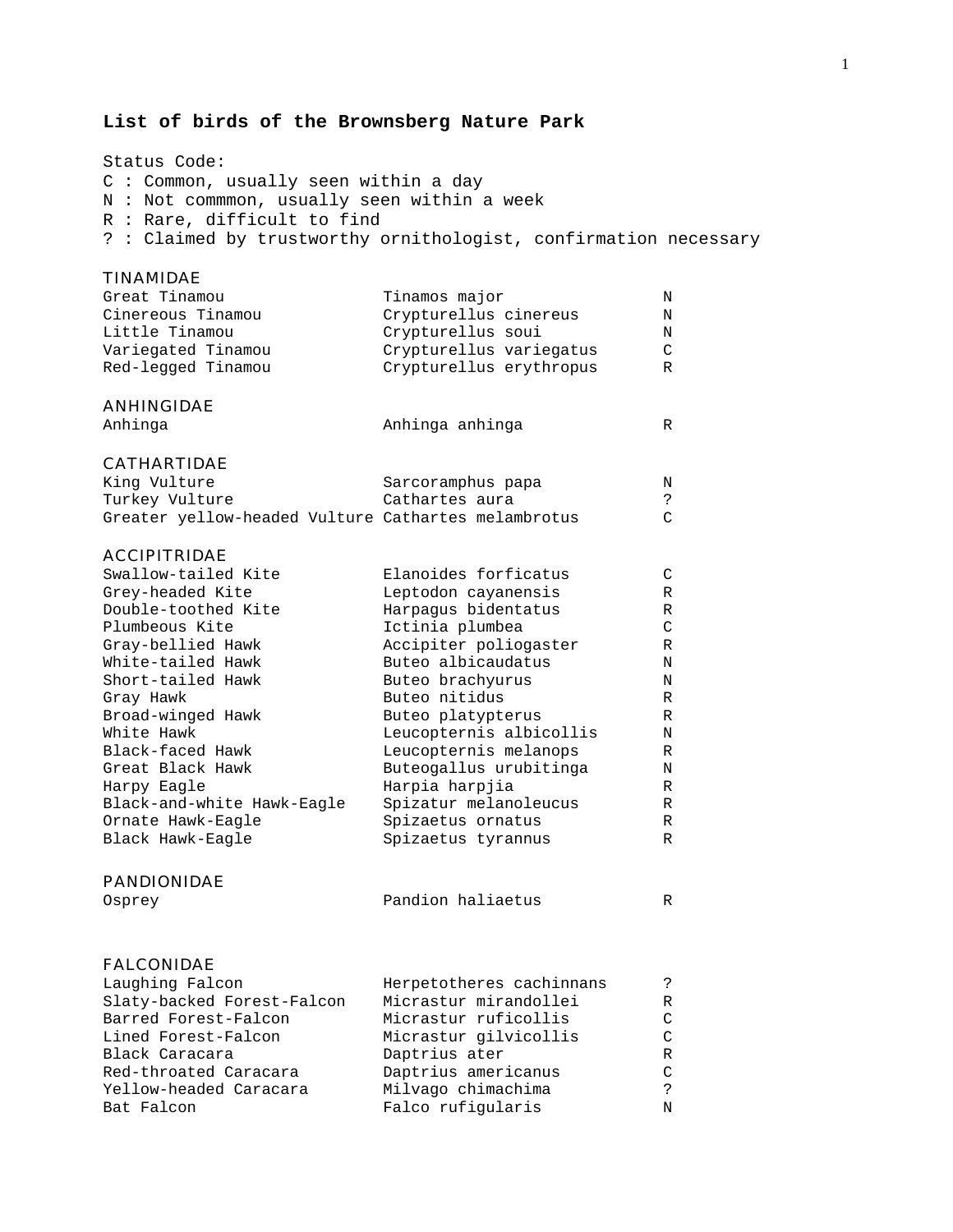| <b>CRACIDAE</b>                        |                                        |         |
|----------------------------------------|----------------------------------------|---------|
| Little Chachalaca                      | Ortalis motmot                         | Ν       |
| Marail Guan                            | Penelope marai                         | R       |
| Spix's guan                            | Penelope jacquacu                      | N       |
| Common Piping-Guan                     | Pipile pipile                          | R       |
| <b>Black Curassow</b>                  | Crax alector                           | N       |
| <b>PHASIANIDAE</b>                     |                                        |         |
| Marbled Woodquail                      | Odontophorus gujanensis                | C       |
| <b>PSOPHIIDAE</b>                      |                                        |         |
| Gray-winged Trumpeter                  | Psophia crepitans                      | Ν       |
| <b>RALLIDAE</b>                        |                                        |         |
| Grey-necked Wood-Rail                  | Aramides cajanea                       | R       |
| Russet-crowned Crake                   | Laterallus viridis                     | C       |
| <b>EURYPYGIDAE</b>                     |                                        |         |
| Sunbittern                             | Eurypyga helias                        | ?       |
| <b>SCOLOPACIDAE</b>                    |                                        |         |
| Solitary Sandpiper                     | Tringa solitaria                       | ?       |
| Spotted Sandpiper                      | Actitis macularia                      | C       |
| <b>COLUMBIDAE</b>                      |                                        |         |
| Scaled Pigeon                          | Columba speciosa                       | Ν       |
| Pale-vented Pigeon                     | Columba cayannensis                    | R       |
| Ruddy Pigeon                           | Columba subvinacea                     | C       |
| Plumbeous Pigeon                       | Columba plumbea<br>Leptotila verreauxi | Ν<br>S. |
| White-tipped Dove<br>Gray-fronted Dove | Leptotila rufaxilla                    | $\rm C$ |
| Ruddy Qual-Dove                        | Geotrygon montana                      | Ν       |
| Violaceous Qual-Dove                   | Geotrygon violacae                     | S.      |
| <b>PSITTACIDAE</b>                     |                                        |         |
| Blue-and-yellow Macaw                  | Ara ararauna                           | R       |
| Scarlet Macaw                          | Ara macao                              | د.      |
| Red-and-green Macaw                    | Ara chloroptera                        | R       |
| Painted Parakeet                       | Phyrrhura picta                        | C       |
| White-eyed Parakeet                    | Aratinga leucophtalmus                 | R       |
| Brown-throated parakeet                | Aratinga Pertinax                      | R       |
| Golden-winged Parakeet                 | Brotogeris chrysopterus                | C       |
| Lilac-tailed Parrotlet                 | Touit batavica                         | R       |
| Sapphire-rumped Parrotlet              | Touit purpurata                        | R       |
| Black-headed Parrot<br>Caica Parrot    | Pionites melanocephala                 | R<br>R  |
| Blue-headed Parrot                     | Pionopsitta caica<br>Pionus menstruus  | C       |
| Dusky Parrot                           | Pionus fuscus                          | N       |
| Blue-cheeked Parrot                    | Amazona dufresniana                    | R       |
| Yellow-headed Parrot                   | Amazona ochrocephala                   | R       |
| Orange-winged Parrot                   | Amazona amazonica                      | Ν       |
| Mealy Parrot                           | Amazona farinosa                       | R       |
| Red fan Parrot                         | Deroptyus accipitrinus                 | N       |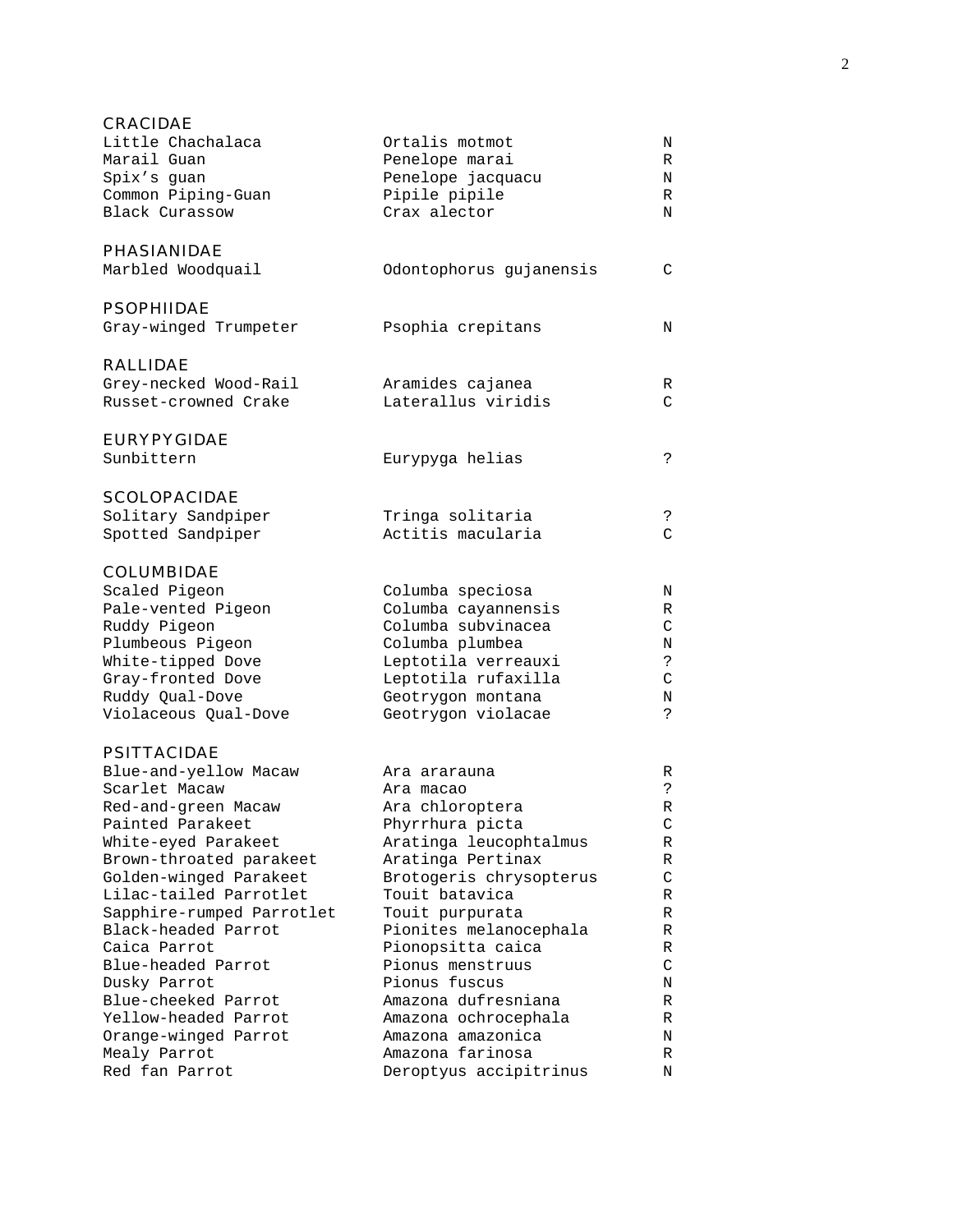## CUCULIDAE

| Squirrel Cuckoo      | Piaya cayana       |  |
|----------------------|--------------------|--|
| Black-bellied Cuckoo | Piaya melanoqaster |  |
| Smooth-billed Ani    | Crotophaga ani     |  |

## STRIGIDAE

| Tropical screech-Owl      | Otus choliba            | R |
|---------------------------|-------------------------|---|
| Tawny-bellied Screech-Owl | Otus watsonii           | N |
| Crested Owl               | Lophostrix cristata     | R |
| Spectacled Owl            | Pulsatrix perspicillata | R |
| Black-banded Owl          | Ciccaba huhula          | R |
| Mottled Owl               | Ciccaba virgata         | R |
|                           |                         |   |

## NYCTIBIIDAE

| Common Potoo           | Nystibius griseus       | R |
|------------------------|-------------------------|---|
| <b>CAPRIMULGIDAE</b>   |                         |   |
| Semi-collared Nightjar | Lurocalis semitorquatis | N |
| Pauraque               | Nyctidromus albicollis  | R |
| Blackish Nightjar      | Caprimulgus nigrescens  |   |

## APODIDAE

| Chapman Swift               | Chaetura chapmani     | R |
|-----------------------------|-----------------------|---|
| Band-rumped Swift           | Chaetura spinicauda   |   |
| Sick's Swift                | Chaetura sicki        | R |
| Short-tailed swift          | Chaetura brachyura    |   |
| Lesser Swallow-tailed Swift | Panyptila cayennensis | N |
| Fork-tailed Palm-Swift      | Reinarda squamata     | R |

## TROCHILIDAE

| Rufous-breasted Hermit      | Glaucis hirsuta            | N |
|-----------------------------|----------------------------|---|
| Long-tailed Hermit          | Phaetornis superciliosus   | C |
| Great-billed Hermit         | Pheatornis malaris         | R |
| Little Hermit               | Phaetornis longuemareus    | R |
| Straight-billed Hermit      | Phaetornis bourcieri       | N |
| Reddish Hermit              | Phaetornis ruber           | N |
| Gray-breasted Sabrewing     | Campylopterus largipennis  | N |
| White-necked Jacobin        | Florisuga mellivora        | Ν |
| Brown violetear             | Colibri delphinae          | R |
| Black-throated Mango        | Anthracothorax nigricollis | N |
| Tufted Coquette             | Lophornis ornata           | R |
| Blue-chinned Sapphire       | Chlorestes notatus         | R |
| Fork-tailed Woodnymph       | Thalurania furcata         | C |
| Rufous-throated Sapphire    | Hylocharis sapphirina      | R |
| White-chinned Sapphire      | Hylochris cyanus           | C |
| Green-tailed Goldenthroat   | Polytmus theresia          | R |
| Glittering-throated Emerald | Amazilia fimbriata         | R |
| Crimson topaz               | Topaza pella               | R |
| Black-eared Fairy           | Heliotrix aurita           | N |
|                             |                            |   |

## TROGONIDAE

| Black-tailed Trogon   | Trogon melanurus | R |
|-----------------------|------------------|---|
| White-tailed Trogon   | Trogon viridis   |   |
| Collared Trogon       | Trogon collaris  |   |
| Black-throated Trogon | Trogon rufus     | R |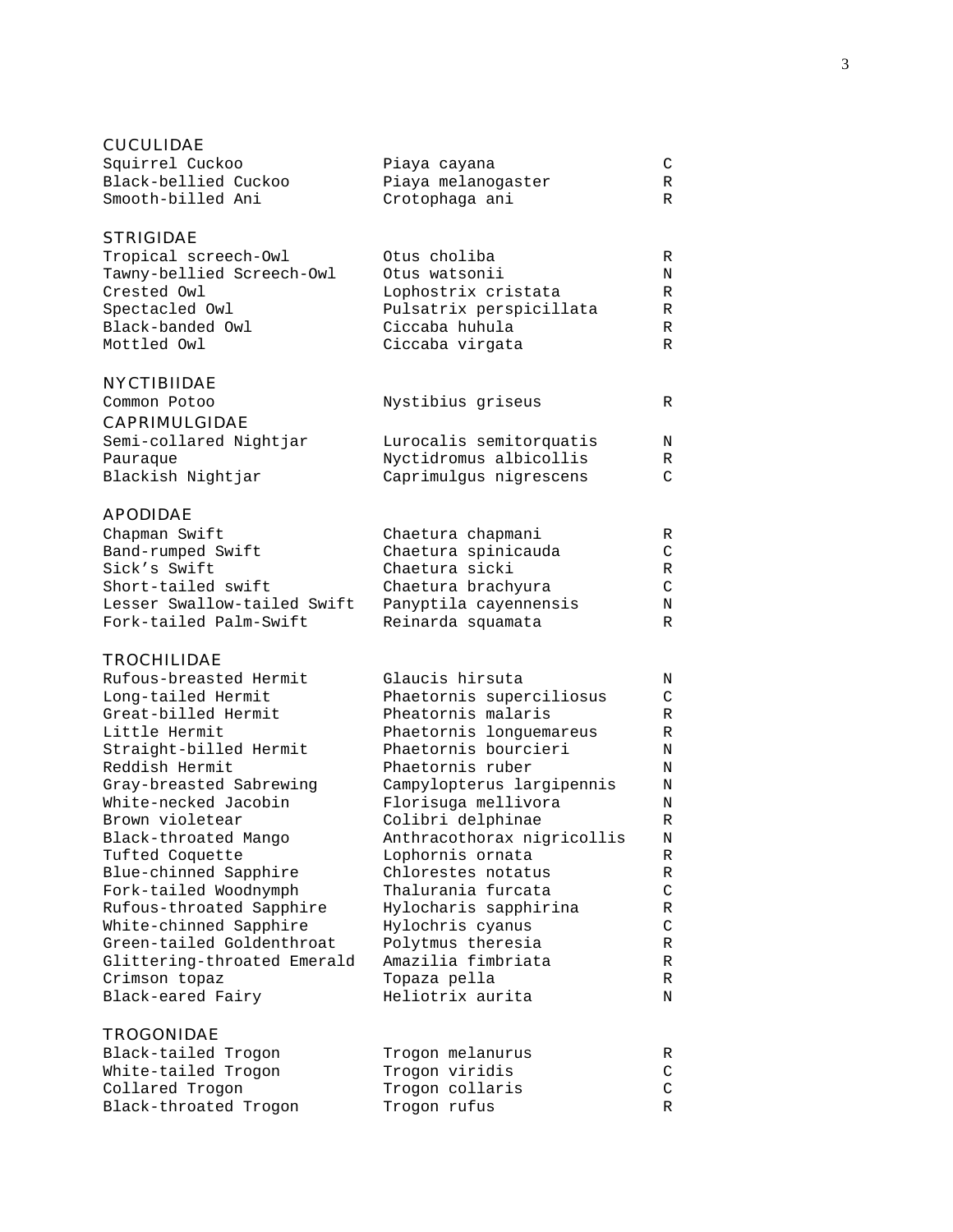| Violacious Trogon                                     | Trogon violaceus                                    | Ν                  |
|-------------------------------------------------------|-----------------------------------------------------|--------------------|
| <b>ALCEDINIDAE</b>                                    |                                                     |                    |
| Ringed Kingfisher                                     | Ceryle torquata                                     | C                  |
| Green Kingfisher                                      | Chloroceryle americana                              | R                  |
| Pygmy Kingfisher                                      | Chloroceryle aenea                                  | R                  |
|                                                       |                                                     |                    |
| <b>MOMOTIDAE</b>                                      |                                                     |                    |
| Blue-crowned Motmot                                   | Momotus momota                                      | C                  |
| <b>GALBULIDAE</b>                                     |                                                     |                    |
| Yellow-billed Jacamar                                 | Galbula albirostris                                 | Ν                  |
| Bronzy Jacamar                                        | Galbula leucogastra                                 | R                  |
| Paradise Jacamar                                      | Galbula dea                                         | Ν                  |
| Great Jacamar                                         | Jacamerops aurea                                    | R                  |
|                                                       |                                                     |                    |
| <b>BUCCONIDAE</b><br>White-necked Puffbird            |                                                     |                    |
|                                                       | Notarchus macrorhynchus                             | R                  |
| Pied Puffbird                                         | Notarchus tectus                                    | R                  |
| White-chested Puffbird                                | Malacoptila mystacalis                              | R                  |
| Collared Puffbird                                     | Bucco capensis                                      | R                  |
| Black Nunbird                                         | Monasa atra                                         | N                  |
| Swallow-Wing                                          | Chelidoptera tenebrosa                              | N                  |
| <b>CAPITONIDAE</b>                                    |                                                     |                    |
| Black-spotted Barbet                                  | Capito<br>niger                                     | N                  |
| <b>RAMPHASTIDAE</b>                                   |                                                     |                    |
| Black-necked Aracari                                  | Pteroglossus aracari                                | C                  |
| Green Aracari                                         | Pteroglossus viridis                                | Ν                  |
| Guianan Toucanet                                      | Selenidera culik                                    | C                  |
| Red-billed Toucan                                     | Ramphastos tucanus                                  | C                  |
| Channel-billed Toucan                                 | Ramphastos vitellinus                               | N                  |
| <b>PICIDAE</b>                                        |                                                     |                    |
|                                                       | Picumnus exilis                                     |                    |
| Golden-spangled Piculet                               |                                                     | R                  |
| Golden-olive Woodpecker<br>Yellow-throated Woodpecker | Piculus rubiginosus                                 | C<br>$\mathcal{C}$ |
|                                                       | Piculus flavigula                                   |                    |
| Golden-green Woodpecker                               | Piculus chrysochloros                               | R                  |
| Chestnut Woodpecker                                   | Celeus elegans                                      | Ν                  |
| Waved Woodpecker                                      | Celeus undatus                                      | C                  |
| Ringed woodpecker                                     | Celeus torquatus                                    | R                  |
| Lineated Woodpecker                                   | Dryocopus lineatus                                  | R                  |
| Golden-collared Woodpecker                            | Veniliores cassini                                  | Ν                  |
| Crimson-crested Woodpecker<br>Red-necked Woodpecker   | Campephilus melanoleucos<br>Campephilus rubricollis | Ν<br>C             |
|                                                       |                                                     |                    |
| <b>DENDROCOLAPTIDAE</b>                               |                                                     |                    |
| Plain-brown Woodcreeper                               | Dendrocincla fuliginosa                             | Ν                  |
| White-chinned Woodcreeper                             | Dendrocincla merula                                 | ج.                 |
| Wedge-billed Woodcreeper                              | Glyphorynchus spirurus                              | $\mathsf{C}$       |
| Red-billed Woodcreeper                                | Hylexetastes perroti                                | R                  |
| Black-banded Woodcreeper                              | Dendrocolaptes picumnus                             | Ν                  |
| Barred Woodcreeper                                    | Dendrocolaptes certhia                              | Ν                  |
| Chestnut-rumped Woodcreeper                           | Xiphorhynchus pardalotus                            | C                  |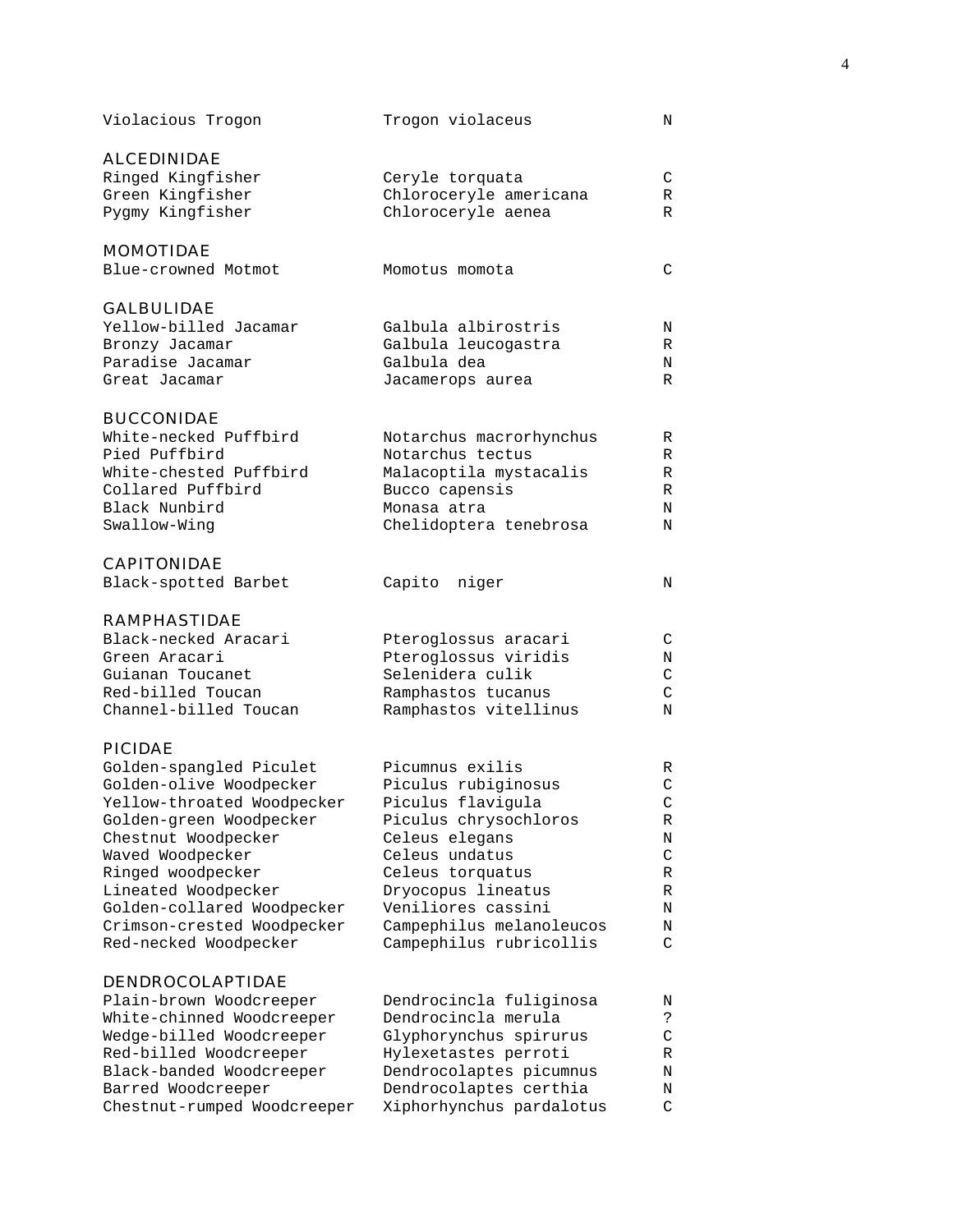| Buff-throated Woodcreeper | Xiphorhynchus quttatus      | $\mathbb{C}$ |
|---------------------------|-----------------------------|--------------|
| Lineated Woodcreeper      | Lepidocolaptes albolineatus |              |
| Curve-billed Scythebill   | Campyloramphus procurvoides |              |

#### FURNARIIDAE

| Pale-breasted Spinetail                             | Synallaxis albescens   | N |
|-----------------------------------------------------|------------------------|---|
| Mc Connell's Spinetail                              | Synallaxis macconnelli | R |
| Ruddy spinetail                                     | Synallaxis rutilans    | R |
| Rufous-rumped Foll.-Gleaner                         | Philydor erythrocercus | C |
| Rufous-tailed Foliage-gleaner Philydor ruficaudatus |                        | N |
| Olive-backed Foll.-Gleaner                          | Automolus infuscatus   | R |
| Ruddy Foliage-Gleaner                               | Automolus rubiginosus  | R |
| Buff-throated Foll.-Gleaner                         | Automolus ochroleamus  | R |
| Plain Xenops                                        | Xenops minutos         | N |
| Tawny-throated Leafscraper                          | Sclerurus mexicanus    | ? |
| Black-tailed Leafscraper                            | Sclerurus caudacutus   | ? |
| Short-billed Leafscraper                            | Sclerurus rufiqulares  |   |
|                                                     |                        |   |

#### THAMNOPHILIDAE

## **identity)**

Spot-backed Antbird Markuphylax naevia N

| Fasciated Antshrike      | Cymbilaimus lineatus      | N             |            |
|--------------------------|---------------------------|---------------|------------|
| Great Antshrike          | Taraba mayor              | C             |            |
| Black-crested Antshrike  | Sakesphorus Canadensis    | C             |            |
| Band-tailed Antshrike    | Sakesphorus melanothorax  | R             |            |
| Black-throated Antshrike | Frederickena viridis      | R             |            |
| Mouse-colored Antshrike  | Thamnophilus murinus      | C             |            |
| Slaty Antshrike          | Thamnophilus punctatus    | N             |            |
| Amazonian Antshrike      | Thamnophilus amazonicus   | N             |            |
| Spot-winged Antshrike    | Pygiptila stellaris       | R             |            |
| Dusky-throated Antshrike | Thamnomanes ardesiacus    | N             |            |
| Cinereous Antshrike      | Thamnomanes caesius       | $\mathcal{C}$ |            |
| Pygmy Antwren            | Myrmotherula brachyura    | N             |            |
| Streaked Antwren         | Myrmotherula surinamensis | N             |            |
| Rufous-bellied Antwren   | Myrmotherula quttata      | R             |            |
| Brown-bellied Antwren    | Myrmotherula qutturales   | N             |            |
| White-flanked Antwren    | Myrmotherula axillaris    | $\mathcal{C}$ |            |
| Long-winged Antwren      | Myrmotherula longipennis  | N             |            |
| Plain-winged Antwren     | Myrmotherula behni        |               | R (dispute |

Gray Antwren **Myrmotherula** menettriesii N Spot-tailed Antwren Herpsilochmus sticturus R Herpsilochmus stictocephalus C Ash-winged Antwren Teranura spodioptila R Gray Antbird Cercomacra cinerascens C Dusky Antbird Cercomacra tyrannina C Myrmoborus leucophrys R Warbling Antbird Hypocnemis cantator C Black-chinned Antbird Hypocnemoides melanopogos R Black-headed Antbird Percnostola rufifrons C Spot-winged Antbird Percnostola leucostigma R Silvered Antbird Sclateria naevia Ferruginous-backed Antbird Myrmeciza ferruginea C Black-throated Antbird Myrmeciza atrothorax R White-plumed Antbird Pithys albifrons N Rufous-throated Antbird Gymnopithys rufigula N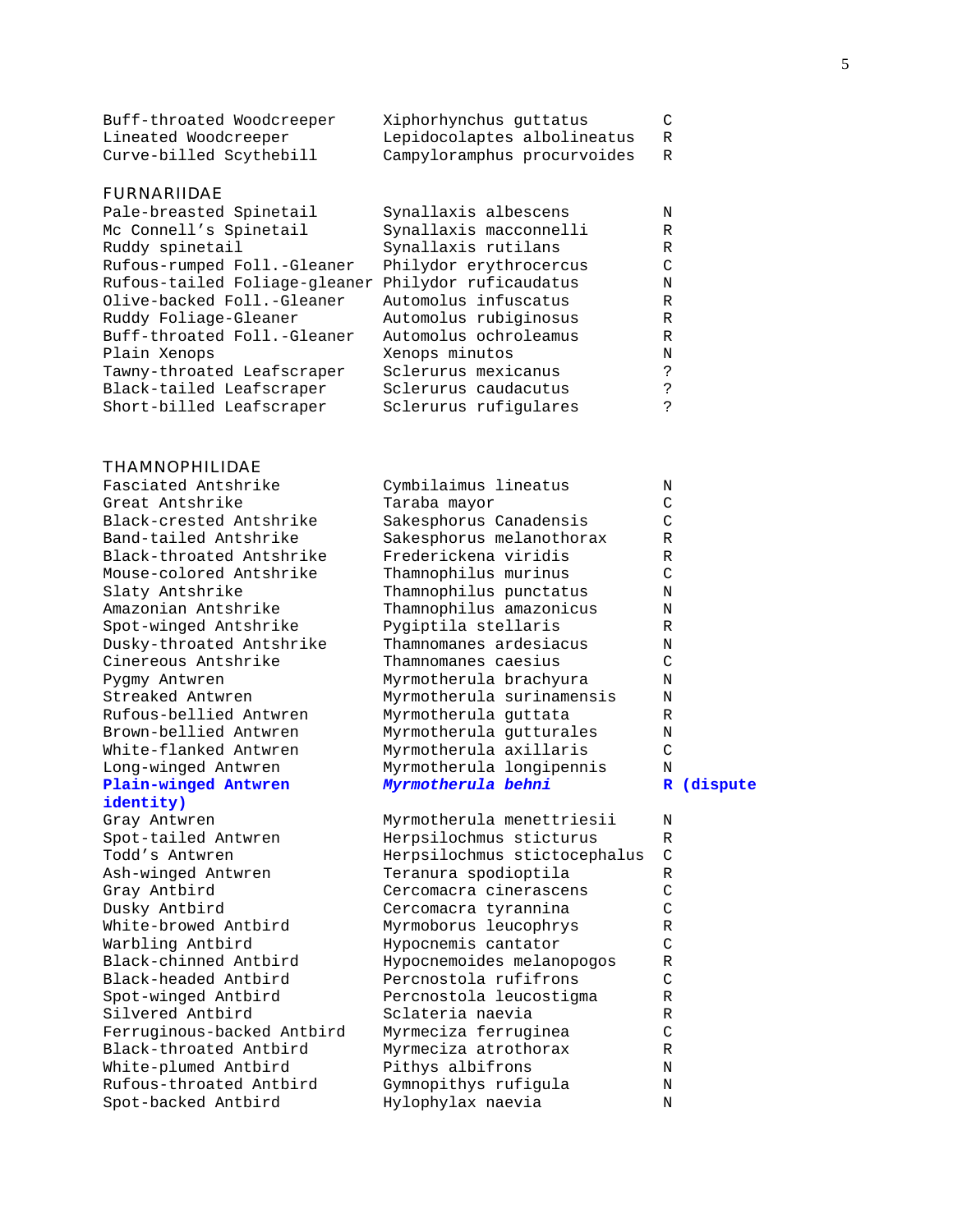| Scale-backed Antbird<br>Wing-banded Antbird | Hylophylax poecilonota<br>Myrmornis torquata | R<br>R |
|---------------------------------------------|----------------------------------------------|--------|
| <b>FORMICARIIDAE</b>                        |                                              |        |
| Rufous-capped Antthrush                     | Formicarius colma                            | R      |
| Black-faced Anttrush                        | Formicarius analis                           | C      |
| Variegated Antpitta                         | Grallaria varia                              | R      |
| Spotted-Antpitta                            | Hylopezus macularia                          |        |

#### CONOPOPHAGIDAE

| Conopophaga aurita<br>Chestnut-belted Gnateater |  |
|-------------------------------------------------|--|
|-------------------------------------------------|--|

Thrush-Like Antpitta Myrmothera campanisona C

## COTINGIDAE

| Spangled Cotinga          | Cotinga cayana           | N |
|---------------------------|--------------------------|---|
| Purple-breasted Cotinga   | Cotinga continga         | R |
| Pompadour Cotinga         | Xipholena punicea        | N |
| Dusky Purpletuft          | Iodopleura fusca         | R |
| Screaming Piha            | Lipaugus vociferans      | C |
| Black-capped Becard       | Pachyramphus marginatus  | R |
| Pink-throated Becard      | Platypsaris minor        | N |
| Black-tailed Tityra       | Tityra cayana            | Ν |
| Crimson Fruitcrow         | Heamatoderus militares   | R |
| Purple-throated Fruitcrow | Querula purpurata        | C |
| Capuchinbird              | Perissocephalus tricolor | N |
| White Bellbird            | Procnias alba            | Ν |
| Guinian Red Cotinga       | Phoenicircus carnifex    | R |
|                           |                          |   |

### PIPRIDAE

| Golden-headed Manakin  | Pipra erythrocephala  |   |
|------------------------|-----------------------|---|
| White-crowned Manakin  | Pipra pipra           | N |
| Blue-backed Manakin    | Chiroxiphia pareola   | ာ |
| White-fronted Manakin  | Pipra serena          | N |
| White-throated Manakin | Corapipo guturalis    | N |
| White-bearded Manakin  | Manacus manacus       | N |
| Tiny Tyrant Manakin    | Tyranneutes virescens | ◠ |
| Wing-barred Manakin    | Piprites chloris      | R |
| Thrush-like Manakin    | Schiffornis turdinus  |   |
|                        |                       |   |

## TYRANNIDAE

| Long-tailed Tyrant        | Colonia colonus          | N |
|---------------------------|--------------------------|---|
| Tropical Kingbird         | Tyrannus melancholicus   | C |
| Piratic Flycatcher        | Legatus leucophaius      | C |
| Dusky-chested Flycatcher  | Tyrannopsis luteiventris | R |
| White-ringed Flycatcher   | Conopias parva           | Ν |
| Boat-billed Flycatcher    | Megarynchus pitangua     | Ν |
| Rusty-margined Flycatcher | Myiozetetes cayanensis   | C |
| Great Kiskadee            | Pitangus sulphuratus     | C |
| Lesser Kiskadee           | Pitangus lictor          | R |
| Bright-rumped Atlla       | Atilla spadiceus         | C |
| Cinereous Mourner         | Laniocera hypopyrrha     | R |
| Grayish Mourner           | Rhytipterna simplex      | C |
| Short-crested Flycatcher  | Myarchus ferox           | R |
| Dusky-capped Flycatcher   | Myarchus tuberculifer    | R |
| White-throated Pewee      | Contopus alboqularis     | N |
|                           |                          |   |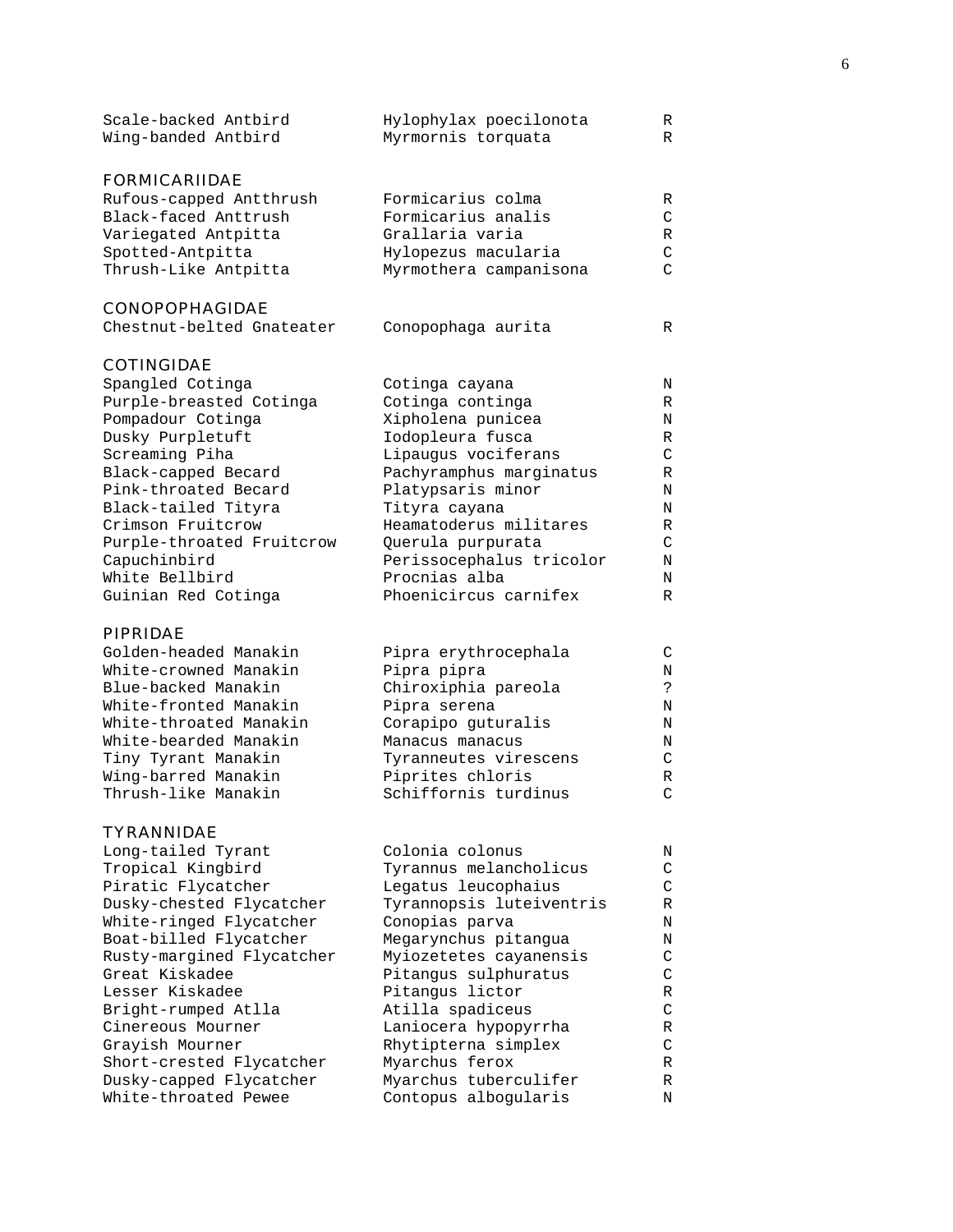| Olive-sided Flycatcher        | Contopus borealis           | R             |
|-------------------------------|-----------------------------|---------------|
| Euler's Flycatcher            | Empidonax eulery            | R             |
| Ruddy-tailed Flycatcher       | Terenotriccus erythrurus    | Ν             |
| Sulphur-rumped Flycatcher     | Myiobius barbatus           | Ν             |
| Royal flycatcher              | Onychorhynchus coronatus    | $\mathcal{E}$ |
| White-crested Spadebill       | Platyrinchus platyrhynnchos | R             |
| Golden-crowned Spadebill      | Platyrinchus coronatus      | R             |
| Cinnamon-crested Spadebill    | Platyrinchus saturatus      | R             |
| Rufous-tailed Flatbill        | Ramphotrigon ruficauda      | S.            |
| White-eyed Tody-Tyrant        | Hemitriccus zosterops       | R             |
| Double-banded Pygmy-Tyrant    | Lophotriccus vitiosus       | R             |
| Helmeted Pygmy-Tyrant         | Lophotriccus galeatus       | C             |
| Short-tailed Pygmy-Tyrant     | Myiornis ecaudatus          | R             |
| Yellow-bellied Elaenia        | Elaenia flavogaster         | R             |
| Small-billed Elaenia          | Elaenia parvirostris        | ?             |
| Forest Elaenia                | Myiopagis gaimardii         | R             |
| Yellow-crowned Elaenia        | Myiopagis flavivertex       | R             |
| Mouse-coloured Tyrannulet     | Phaeomyias murina           | Ν             |
| Southern Beardless-Tyrannulet | Camptostoma obseletum       | Ν             |
| Slender-footed Tyranulet      | Tyranniscus gracilipes      | Ν             |
|                               |                             |               |
| Yellow-crowned Tyrannulet     | Tyrannulus elatus           | R             |
| White-lored Tyrannulet        | Ornithion inerme            | R             |
| Sepia-capped Flycatcher       | Leptogon amaurocephalus     | R             |
| Ochre-bellied Flycatcher      | Pipromorpha oleoginea       | N             |
| Mc Connell's Flycatcher       | Pipromorpha macconnelii     | Ν             |
| Ringed Antpipit               | Corythopis torquata         | R             |
| <b>OXYRUNCIDAE</b>            |                             |               |
| Sharpbill                     | Oxyruncus cristatus         | N             |
|                               |                             |               |
| <b>HIRUNDINIDAE</b>           |                             |               |
| White-winged Swallow          | Tachycineta albiventer      | Ν             |
| Brown-chested martin          | Progne tapera               | R             |
| Gray-breasted Martin          | Progne chalybea             | C             |
| Barn Swallow                  | Hirundo rustica             | N             |
|                               |                             |               |
| TROGLODYTIDAE                 |                             |               |
| Coraya Wren                   | Thryothorus coraya          | $\mathsf C$   |
| Buff-breasted Wren            | Thryothorus leucotis        | R             |
| White-breasted wood Wren      | Henicorhina leucosticta     | C             |
| Wing-banded Wren              | Microcerculus bambla        | R             |
| Musician Wren                 | Cyphorhinus arada           | Ν             |
|                               |                             |               |
| <b>TURDIDAE</b>               |                             |               |
| Pale-breasted Trush           | Turdus leucomelas           | Ν             |
| White-necked Trush            | Turdus albicollis           | C             |
|                               |                             |               |
| <b>SYLVIIDAE</b>              |                             |               |
| Collared Gnatwren             | Microbates collaris         | R             |
| Long-billed Gnatwren          | Ramphocaenus melanurus      | Ν             |
| Guianan Gnatcatcher           | Polioptila guianensis       | ?             |
| Tropical Gnatcatcher          | Polioptila plumbea          | C             |

## VIREONIDAE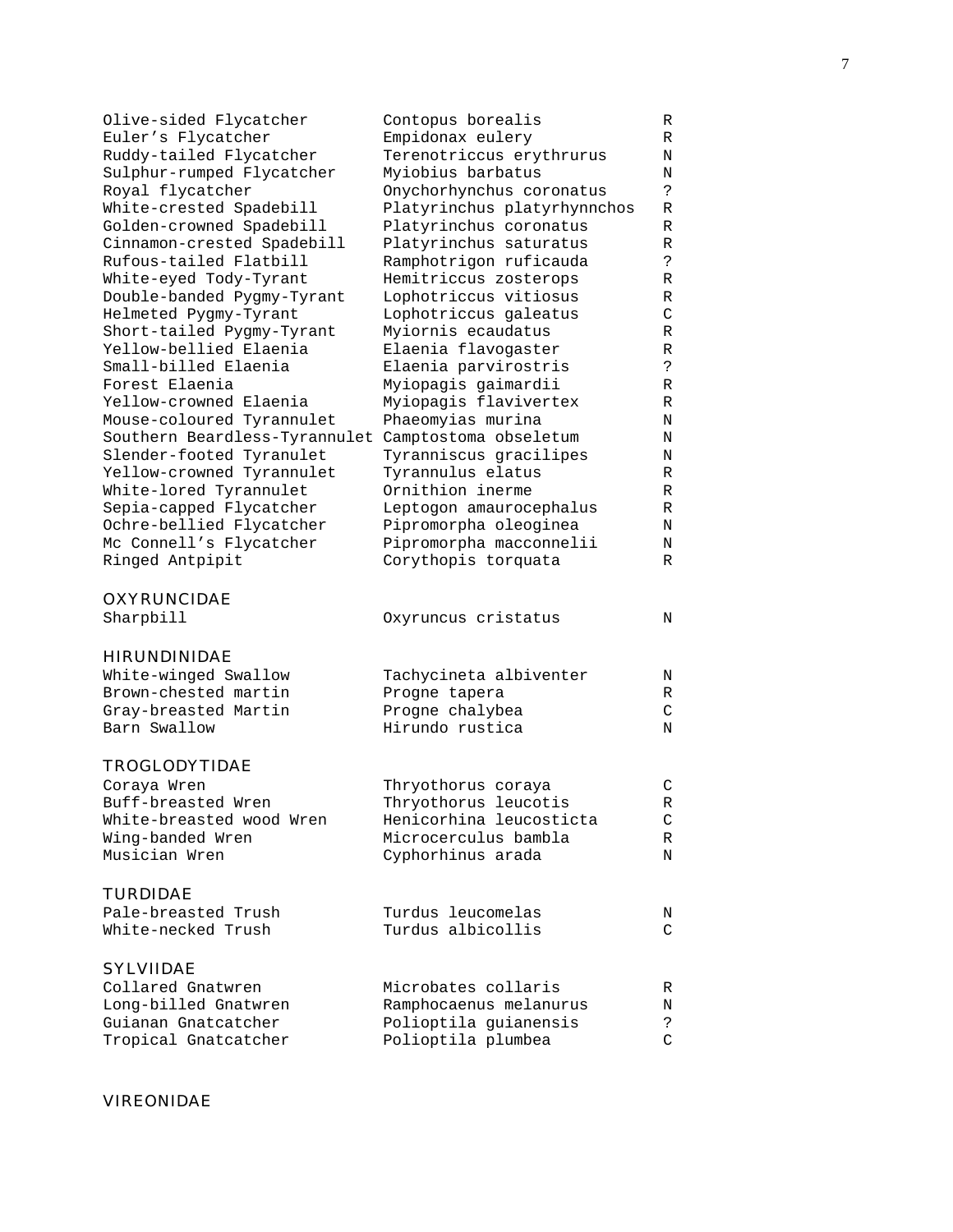| Cyclarhis qujanensis    |   |
|-------------------------|---|
| Smaragdolanius leucotus | R |
| Vireo olivaceus         |   |
| Hylophilus thoracicus   | R |
| Hylophilus muscicapinus |   |
| Hylophilus ochraceiceps |   |
|                         |   |

## EMBERIZIDAE

## PARULINAE

| Parula pitiayumi       | N |
|------------------------|---|
| Granatellus pelzelni   | R |
| Setophaga ruticilla    | R |
| Basileuturus rivularis | R |
|                        |   |

## THRAUPINAE

| Swallow Tanager           | Tersina viridis          | R             |
|---------------------------|--------------------------|---------------|
| Purple Honeycreeper       | Cyanerpes caeruleus      | C             |
| Red-legged Honeycreeper   | Cyanerpes cyaneus        | $\rm C$       |
| Short-billed Honeycreeper | Cyanerpes nitida         | R             |
| Green Honeycreeper        | Chlorophanes spiza       | $\mathcal{C}$ |
| Blue Dacnis               | Dacnis cayana            | $\mathsf{C}$  |
| Black-faced Dacnis        | Dacnis lineata           | R             |
| Blue-hooded Euphonia      | Euphonia musica          | R             |
| White-vented Euphonia     | Euphonia minuta          | R             |
| Finsch's Euphonia         | Euphonia finschi         | R             |
| Violaceous Euphonia       | Euphonia violacea        | C             |
| Golden-sided Euphonia     | Euphonia cayennensis     | Ν             |
| Golden-bellied Euphonia   | Euphonia chrysopasta     | R             |
| Opal-rumped Tanager       | Tangara velia            | R             |
| Paradise Tanager          | Tangara chilensis        | R             |
| Spotted Tanager           | Tangara punctata         | R             |
| Turquoise Tanager         | Tangara mexicana         | R             |
| Bay-headed Tanager        | Tangara gyrola           | C             |
| Blue-gray Tanager         | Thraupis episcopus       | $\rm C$       |
| Palm Tanager              | Thraupis palmarum        | $\mathsf{C}$  |
| Silver-beaked Tanager     | Ramphocelus carbo        | $\mathsf{C}$  |
| Highland Hepatic Tanager  | Piranga lutea haemalea   | N             |
| Blue-backed Tanager       | Cyanicterus cyanicterus  | R             |
| Fulvous-shrike-Tanager    | Lanio fulvus             | Ν             |
| White-shouldered Tanager  | Tachyphonus luctuosus    | R             |
| Flame-crested Tanager     | Tachyphonus cristatus    | Ν             |
| Fulvous-crested Tanager   | Tachyphonus surinamus    | C             |
| Guira Tanager             | Hemithraupis guira       | R             |
| Yellow-backed Tanager     | Hemithraupis flavicollis | R             |
| Red-billed Tanager        | Lamprospiza melanoleuca  | Ν             |
| Magpie Tanager            | Cissopis leveriana       | S.            |
| <b>COEREBINAE</b>         |                          |               |
| Bananaquit                | Coereba flaveola         | $\mathcal{C}$ |
| <b>ICTERINAE</b>          |                          |               |
| Giant Cowbird             | Scaphidura oryzovora     | R             |
| Crested Oropendola        | Psarocolius decumanus    | N             |
| Green Oropendola          | Psarocolius viridis      | $\mathcal{C}$ |